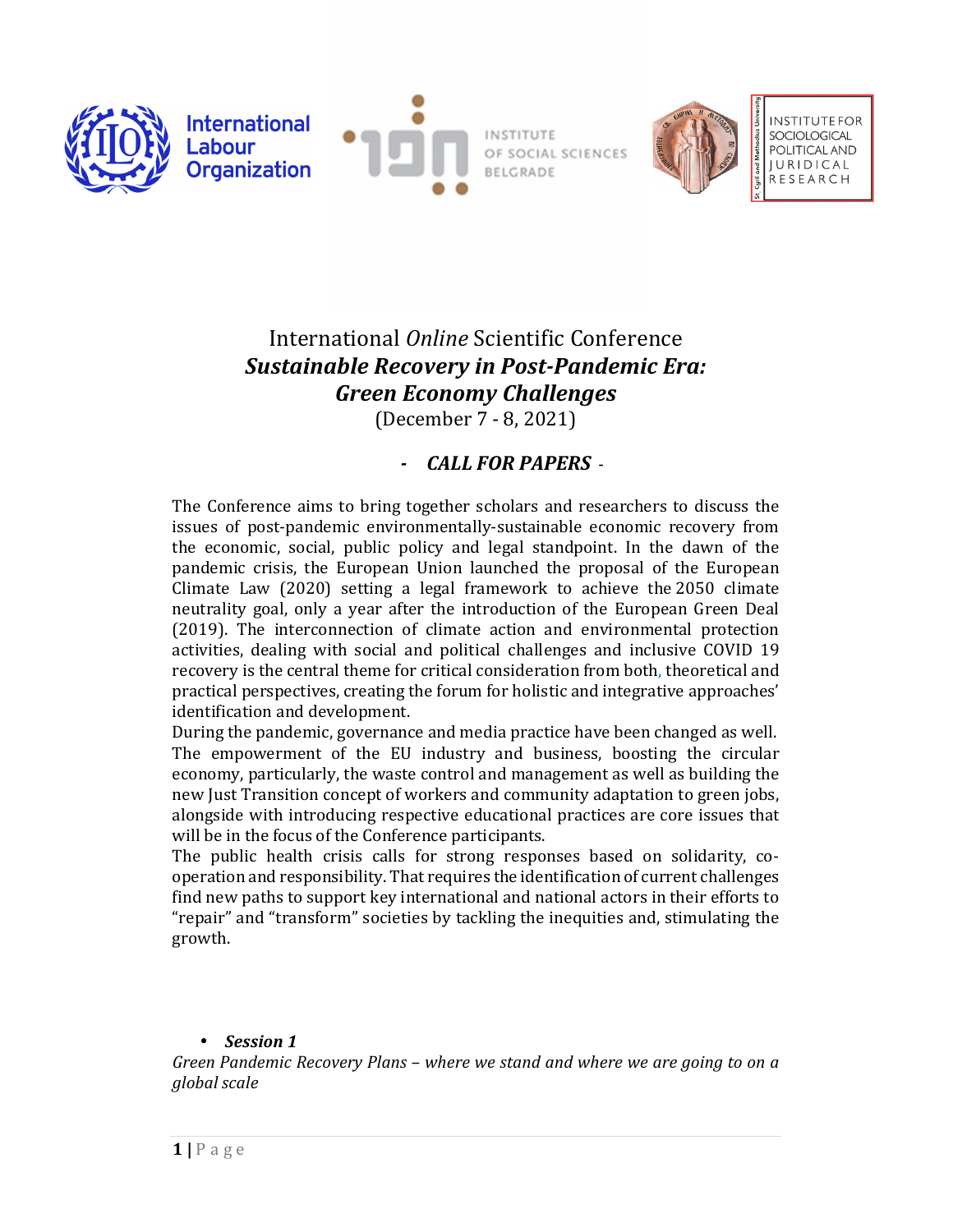# • *Session 2*

*Policy and Legal Approaches towards Circularity, Just transition to Green jobs and Environmental Justice, Institutions and Rule of Law - EU countries perspective* 

### • *Session 3*

*Challenges of Green Recovery Framework development in Western Balkan countries* 

### • *Session 4*

*Democratic Challenges During Covid-19 Pandemic* 

*Session 1.* How did COVID-19 pandemic crisis change economic activities, employment opportunities, labour relations, social inequalities as well as social inclusion and poverty reduction globally? Modalities to overcome weaknesses in a regulatory and institutional sphere that are negatively affecting economic, social and environmental sustainability development. Pathways and plans for the future and how pandemic affected them on a global scale.

*Session 2.* What has been achieved in the area of green sustainable development policy in the EU countries so far? What are the priorities for the future? What capacities and policies are needed to achieve EU strategic environmental goals? Challenges in implementation of the Green recovery development plans in the EU countries.

*Session 3.* How pandemic and post-pandemic recovery plans in the Western Balkan countries (WBC) are related to Green recovery development plans in the EU (neighboring) countries? What are the perspectives for cooperation between the WBC and EU countries on the implementation of Green recovery plans, after the pandemic period. Needed factors (instruments, resources, attitudes, policies etc) as prerequisites for developing environmentally-conscious policy and legal responses to the effects of COVID-19.

*Session 4.* How did the Covid-19 pandemic crisis impact democracy and democratization? What are the political, social and institutional implications of Covid-19? How did the pandemic crisis change the media and journalism practices, how did it affect the digital transformation and journalists' preparedeness for future challenges? What is the role of the new media and the social media/networks during a global crisis?

# *Conference topics:*

- Sustainable Development Goals and COVID-19 Crisis;
- Entrepreneurism and Business Growth Challenges before and after the COVID-19 Crisis;
- Social Equity, Economic Growth and Environmental Protection from Human Right Perspective;
- Climate Change Policy Response and Socio-economic Policy and Law International, Comparative and National perspective;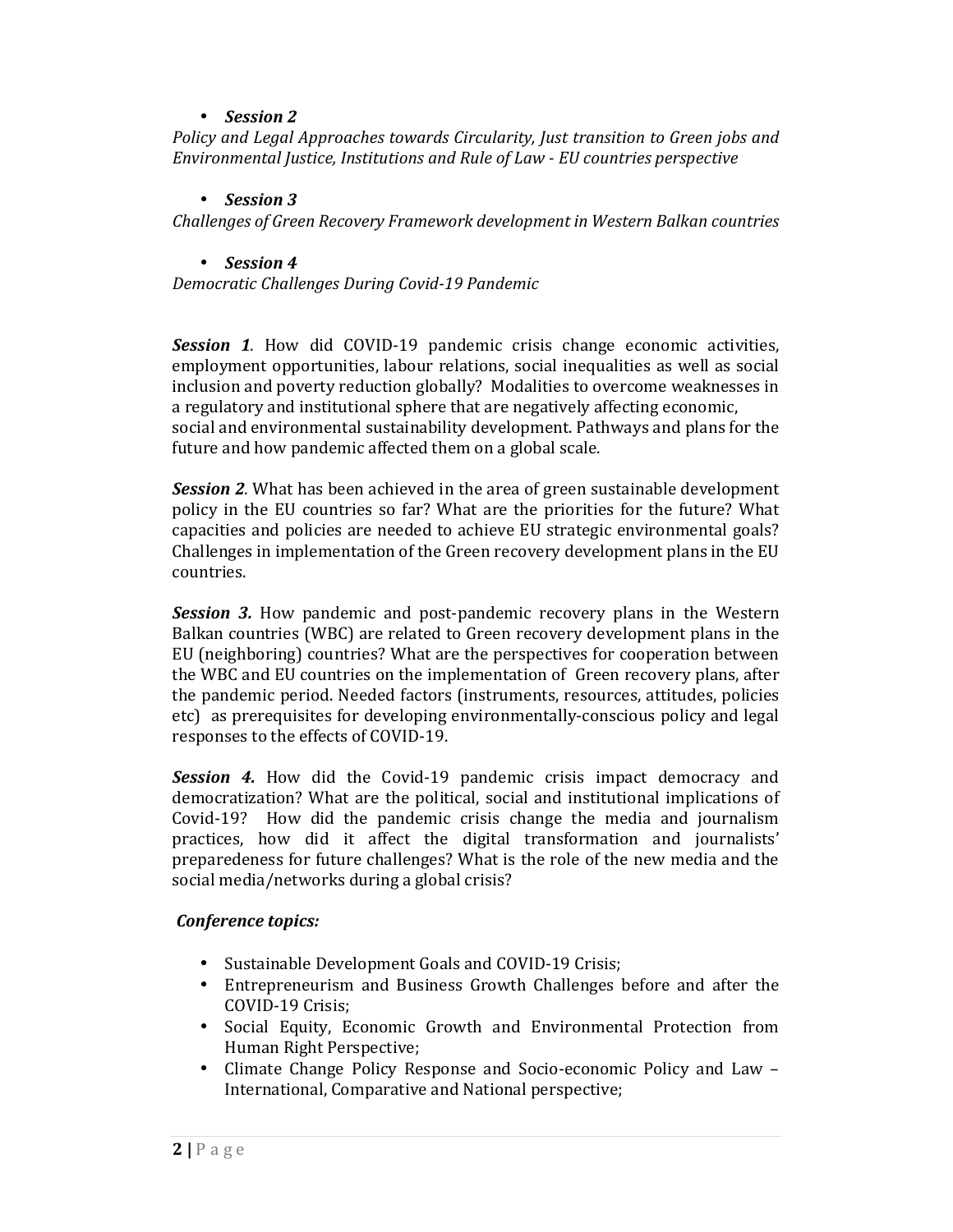- European Green Deal and Impact of the Pandemic Financing the Green Transition in Times of Economic Recovery; European (non) Solidarity;
- Sustainable Development, Current and Post-pandemic Challenges in Education;
- Institutions, Rule of Law and Social Justice in Post-pandemic era;
- New Working Paradigms, Employment, Emergence of New jobs, Remote Work, Accessing the Workplace and Labour Rights during the Pandemic;
- Implications of COVID–19 on Standard of Living, Poverty and Economic Inequalities;
- Just Transition Policy and Green Jobs;
- Circular Economy and Society in Post Covid Reality;
- Risk Mitigation, Risk Management and Risk Communication;
- Gender issues Green Recovery and Gender Equity;
- Digital Transformation Web, 5G, Artificial Intelligence, Big Data, Internet of Things Technology, Online Commerce, Online Sales, Service Delivery, Platform Work; Digital Initiatives, Data Transparency, New Virtual Identities
- Media and Journalism Challenges during and after COVID-19 Crisis Media coverage, Social media and social movements, Infodemic and fake news, Misinformation and Disinformation, Science journalism
- Inclusive Energy Transition New Employment Opportunities, Workforce planning, Training and skills development across genders, minority groups and marginalized communities, Health and Safety Standards;
- Antidiscrimination Law and Practice;
- Democratic Challenges during Covid-19 Politicial trends, Populism, Electoral and census implications, Social transformation capacities;
- Social Inclusive COVID-19 Recovery Government role, Public-private partnership, Social partners, Civil organization, Citizens
- Migration and the European Green Deal

# *Important Dates:*

**Conference dates:** December 7 - 8, 2021, Online **Abstract submission**: deadline **October 20**, **2021**; send to e-mail: office.skupovi@idn.org.rs and, conference@isppi.ukim.edu.mk **Abstract acceptance notification:** deadline **November 5, 2021 Paper submission**: deadline **February 28, 2022 Publication and copyrights**:

All full paper submissions will be peer-reviewed and evaluated based on originality, technical and/or research depth, accuracy, and relevance to conference themes and topics and published in Conference Proceedings.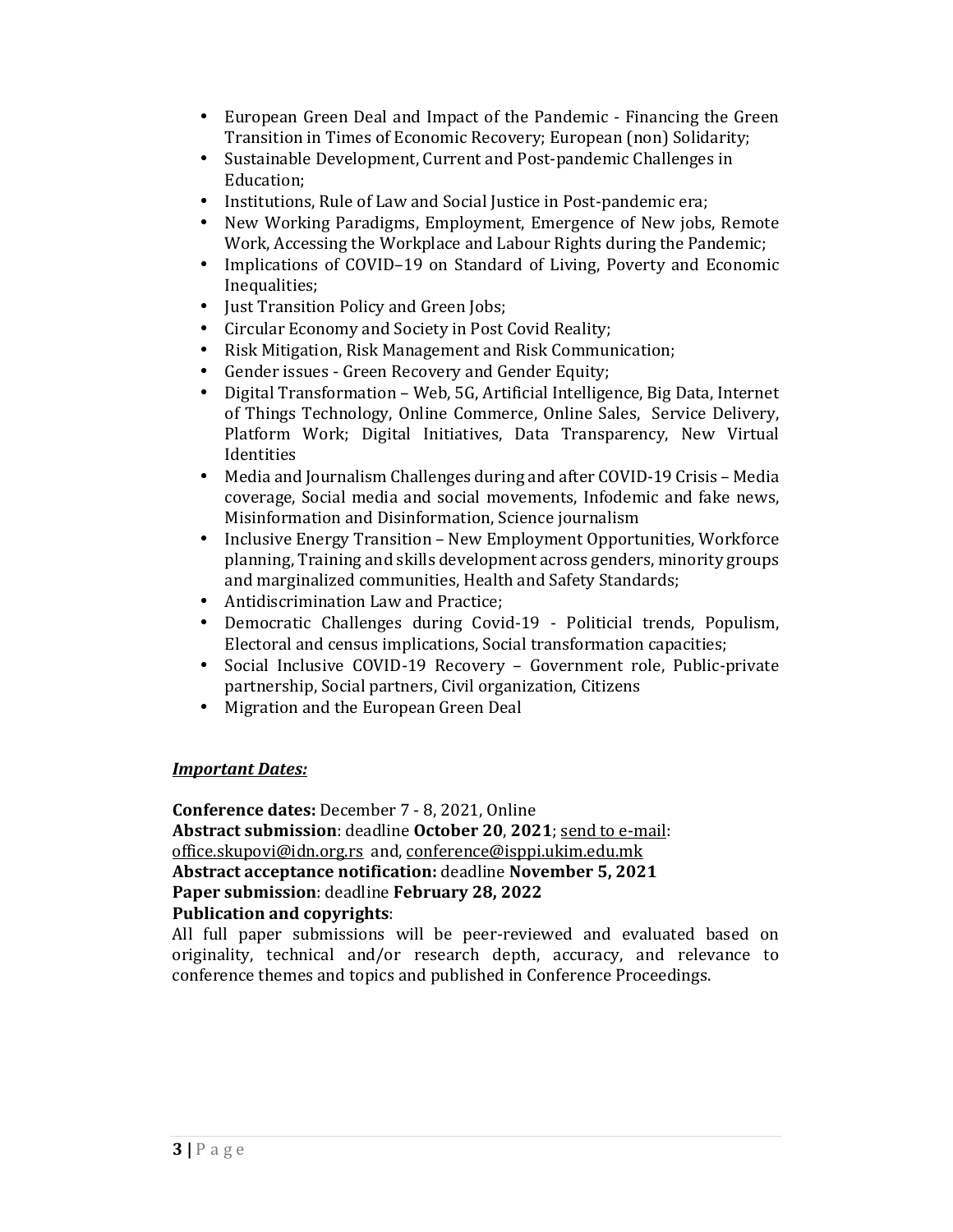# **Abstract should contain the following components:**

**Author name and title:** Times New Roman; bold; 14 pt; single-line spacing; alignment left.

**Affiliation and e-mail address:** Times New Roman; Italic; 12 pt; single-line spacing; alignment left.

**Article title:** Times New Roman; 14 pt; bold; alignment centered; single-line spacing; All Caps.

**Abstract text:** up to 300 words; Times New Roman; 12 pt; single-line spacing; justify.

**Keywords:** 5-7 keywords; Times New Roman; Italic, 12 pt; single-line spacing; justify.

**We encourage you to invite colleagues to participate at the Conference and submit original research for the conference Call for Papers.** 

### *International Programme Committee:*

Predrag JOVANOVIĆ, PhD, Principal Research Fellow/Profesor, Head of the Center for Economic Research, Institute of Social Sciences, Belgrade, *SERBIA;* 

Bojana NAUMOVSKA, PhD, Associate Professor, Director of the Institute for Sociological, Political and Juridical Research, Ss. Cyril and Methodius University in Skopje, *NORTH MACEDONIA;*

Goran BAŠIĆ, PhD, Principal Research Fellow, Director, Institute of Social Sciences, Belgrade, *SERBIA;* 

Sanja STOJKOVIĆ ZLATANOVIĆ, PhD, Research Associate, Center for Legal Research, Institute of Social Sciences, Belgrade, *SERBIA;* 

Vladimir NIKITOVIĆ, PhD, Principal Research Fellow, Center for Demographic Research, Institute of Social Sciences, Belgrade, *SERBIA;* 

Vincenzo PIETROGIOVANNI, PhD, Associate Professor, Lund University, Department for Business Law, *SWEDEN;* 

Béla GALGÓCZI, PhD, Senior Researcher, European Trade Union Institute, *BELGIUM;* 

Sanja BOGOJEVIĆ, PhD, Associate Professor, University of Oxford, Faculty of Law, *UK;*

Katerina SPASOVSKA, PhD, Associate Professor, Western Carolina University, Communication Department, *USA;* 

Gergana YANKOVA DIMOVA, PhD, Research Fellow, University of Winchester, UK

Fabio MATTIOLI, PhD, Assistant Professor/ Associated Researcher , University of Melbourne, School of Social and Political Sciences/ Centre for Artificial Intelligence and Digital Ethics, *AUSTRALIA;*

Christian LUTZ, PhD, Director, Institute of Economic Structures Research, Osnabrück, *GERMANY;*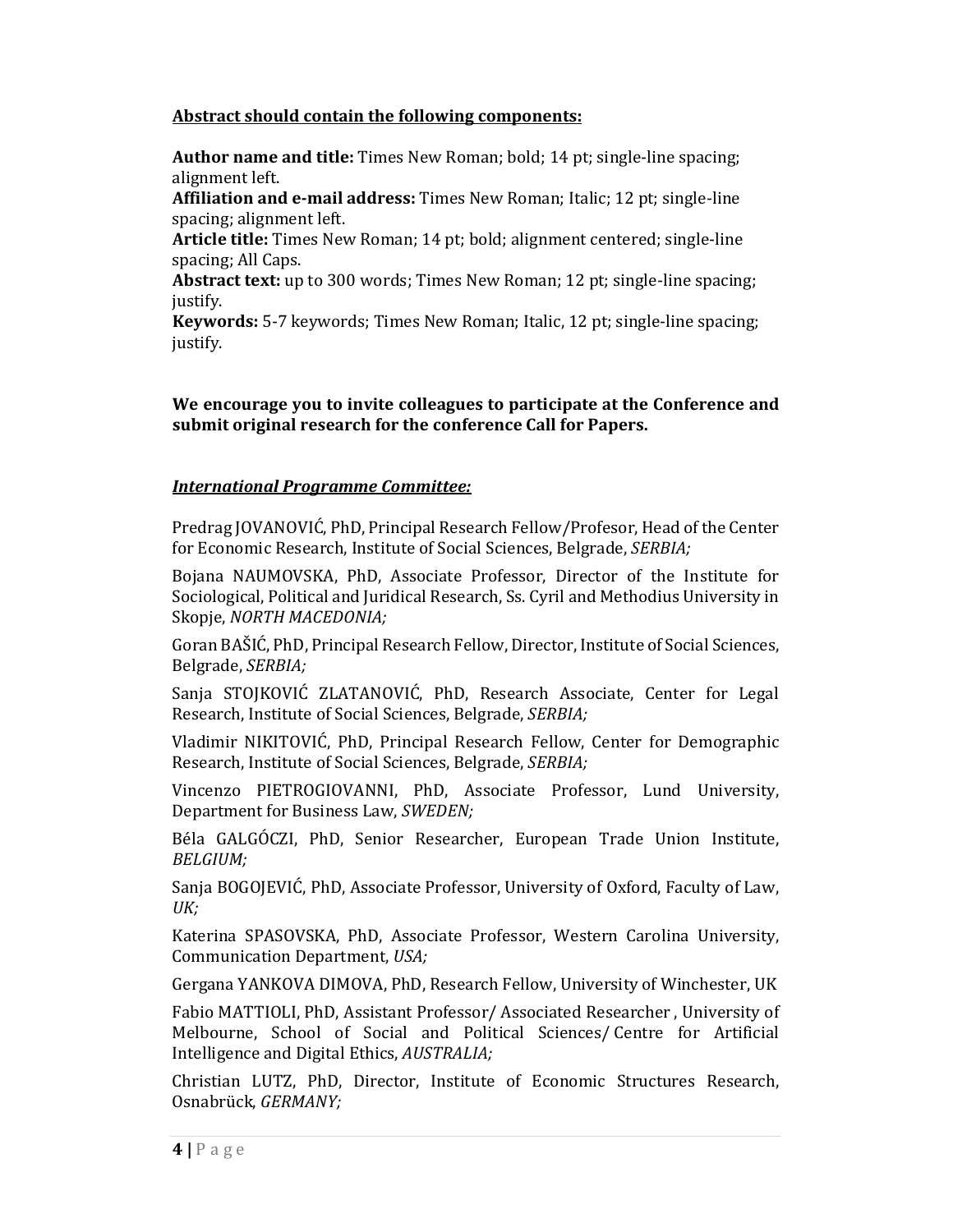Pedro CABRAL, PhD, Associate Professor, Universidade NOVA de Lisboa, *PORTUGAL;*

Reinhard HEINISCH, Ph.D, Full Professor, University of Salzburg, Department for Political Sciences, *AUSTRIA;*

Madhumita DAS, PhD, Associate Professor, Jindal Global Law School, *INDIA;*

Panajotis CAKIRPALOGLU, PhD, Full Professor, Palacký University Olomouc, *CZECH REPUBLIC;*

Anna WÓJTOWICZ, PhD, SGH Warsaw School of Economics, *POLAND*;

Jacek BYLICA, PhD, Associate Professor, Jagiellonian University in Krakow, *POLAND;* 

Ljubinka KOVAČEVIĆ, PhD, Associate Professor, University of Belgrade, Faculty of Law, *SERBIA;*

Djordje MITROVIĆ, PhD, Associate Professor, University of Belgrade, Faculty of Economics, *SERBIA;*

Branko ANČIĆ, PhD, Senior Research Associate, Institute for Social Research in Zagreb, Centre for Research in Social Inequalities and Sustainability, *CROATIA;* 

Boštjan FERK , PhD, director/Assistant Professor , Institute for Public-Private Partnership/Public Administration at the Graduate School of Government and European Studies, *SLOVENIA;*

Camelia Florela VOINEA, PhD, Associate Professor, Faculty of Political Science, University of Bucharest, *ROMANIA;*

Orinda MALLTEZI, PhD, Associate Professor , University of Tirana, Faculty of Social Sciences, *ALBANIA;*

Ketrina ÇABIRI MIJO, PhD, European University Tirana, *ALBANIA;*

Olivera KOMAR, PhD, Assistant Professor ,University of Montenegro, Department for Political Science, *MONTENEGRO;* 

Igor MILINKOVIĆ, PhD, Associate Professor, University of Banja Luka, Faculty of Law, *BOSNIA AND HERZEGOVINA;*

Belma RAMIĆ-BRKIĆ, PhD, Associate Professor, University Sarajevo, School of Science and Technology , *BOSNIA AND HERZEGOVINA;* 

Pande LAZAREVSKI, PhD, Full Professor, Institute for Sociological, Political and Juridical Research, Ss. Cyril and Methodius University in Skopje, *NORTH MACEDONIA;*

Petar ATANASOV, PhD, Full Professor, Institute for Sociological, Political and Juridical Research, Ss. Cyril and Methodius University in Skopje, *NORTH MACEDONIA;*

Mirjana BOROTA POPOVSKA, PhD, Full Professor, Institute for Sociological, Political and Juridical Research, Ss. Cyril and Methodius University in Skopje, *NORTH MACEDONIA;*

Ruzhica CACANOSKA, PhD, Full Professor, Institute for Sociological, Political and Juridical Research, Ss. Cyril and Methodius University in Skopje, *NORTH MACEDONIA;*